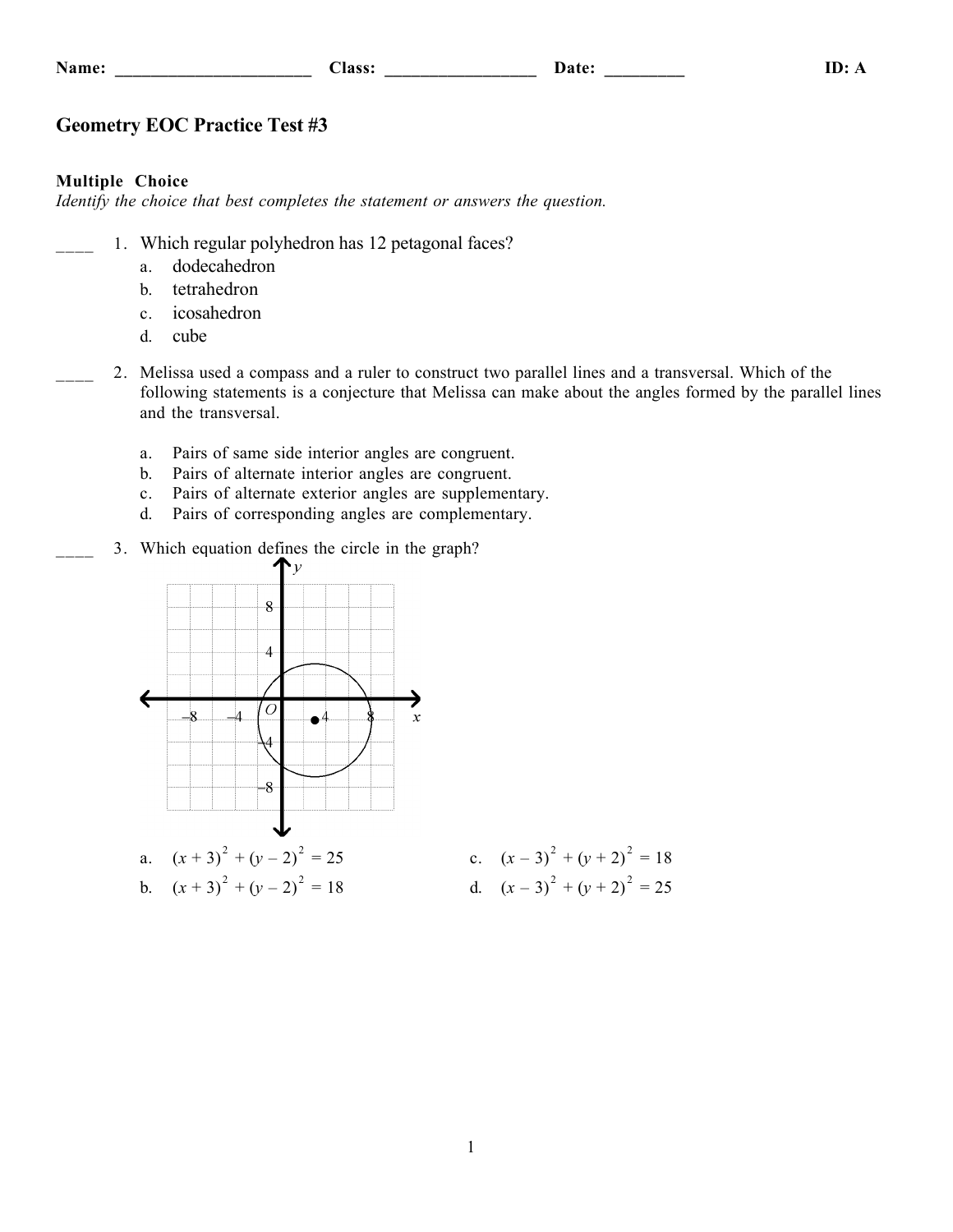4. The net below represents an icosahedron. How many faces does an icosahedron have?



5. A tourist is standing at point *T* in the following diagram.



The tourist wants to go to the nearest restroom facility. Which of the following statements is correct?

- a. Restroom facility *R* is closer.
- b. Restroom facility *S* is closer.
- c. Both restroom facilities are the same distance from the tourist.
- d. The only distance that can be determined correctly is *RS*.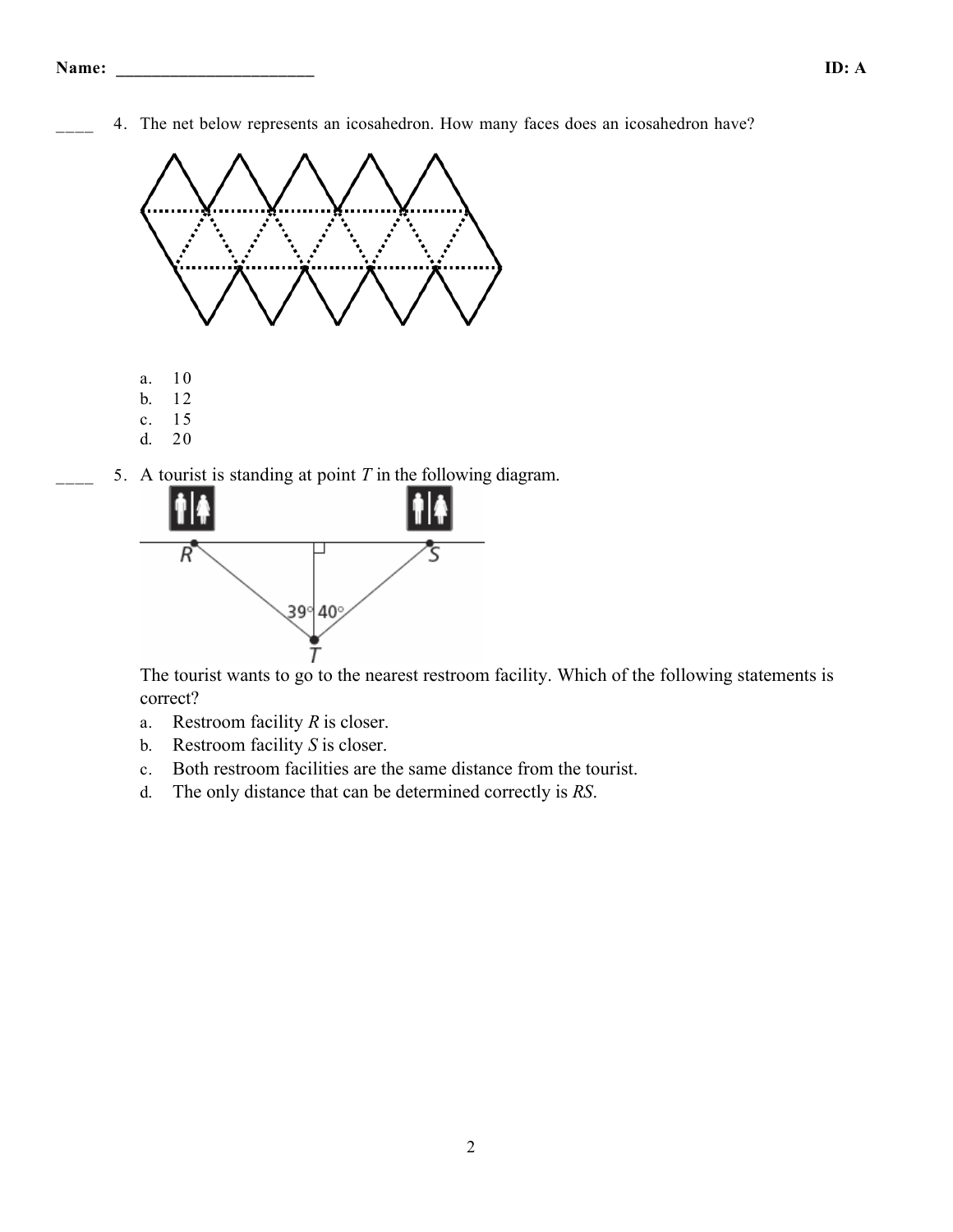

- \_\_\_\_ 7. When writing a coordinate proof, which of the following would you use to prove that the diagonals of a quadrilateral are congruent?
	- a. the slope formula c. the point-slope formula
	- b. the distance formula d. the midpoint formula
		-
- 8. *m* $DE = 128$  and *mBC* = 63. What is *m*∠*A*?

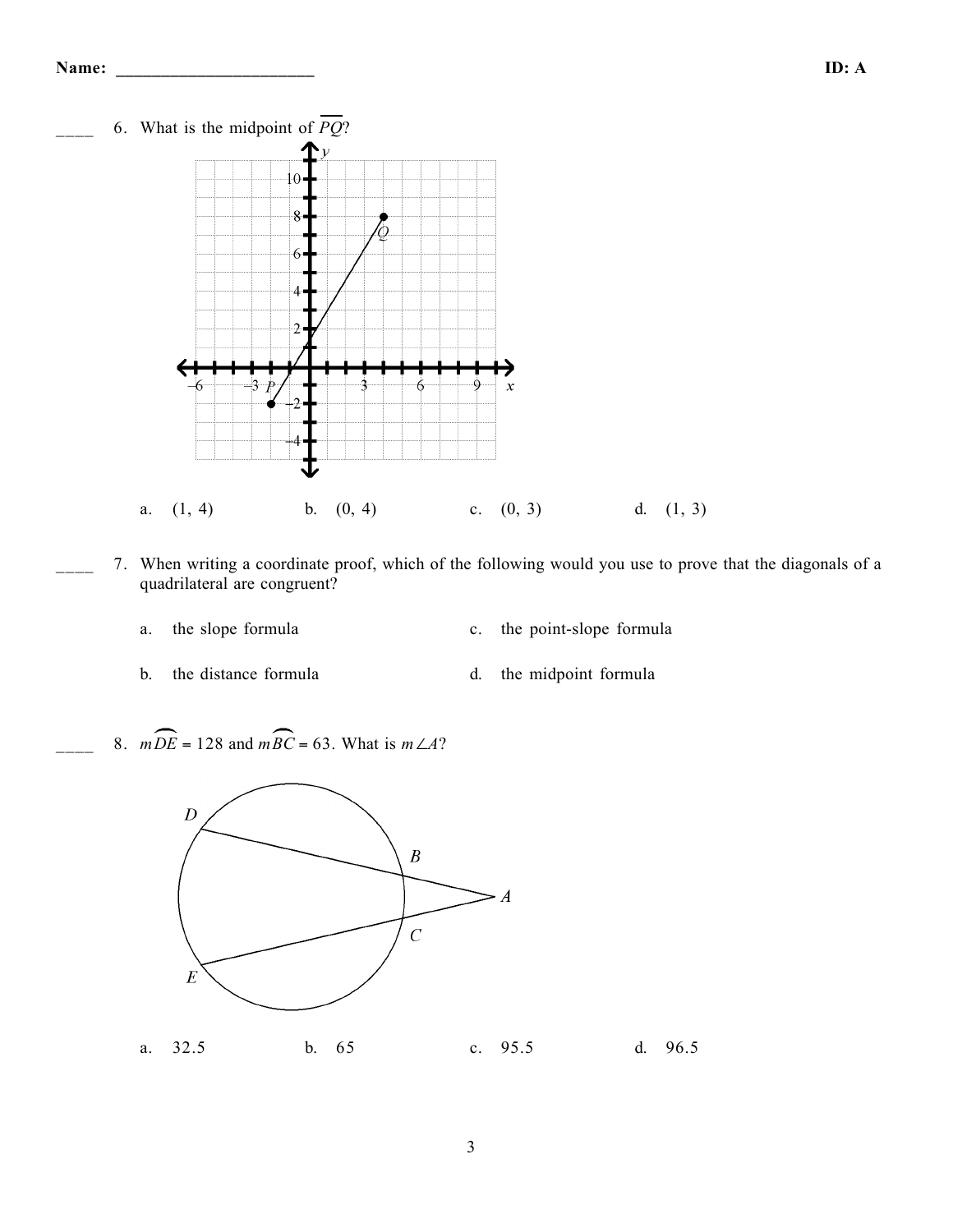9. What is the converse of the statement below?

"If today is Friday, then tomorrow is Saturday."

- a. If tomorrow is not Saturday, then today is not Friday.
- b. If today is Saturday, then tomorrow is not Friday.
- c. If tomorrow is Saturday, then today is Friday.
- d. If today is not Friday, then tomorrow is not Saturday.
- 10. Find the area of a regular hexagon with side length 6 m. Round to the nearest tenth.



- a.  $46.8 \text{ m}^2$
- b.  $54 \text{ m}^2$
- c. 93.5 m<sup>2</sup>
- d.  $187.1 \text{ m}^2$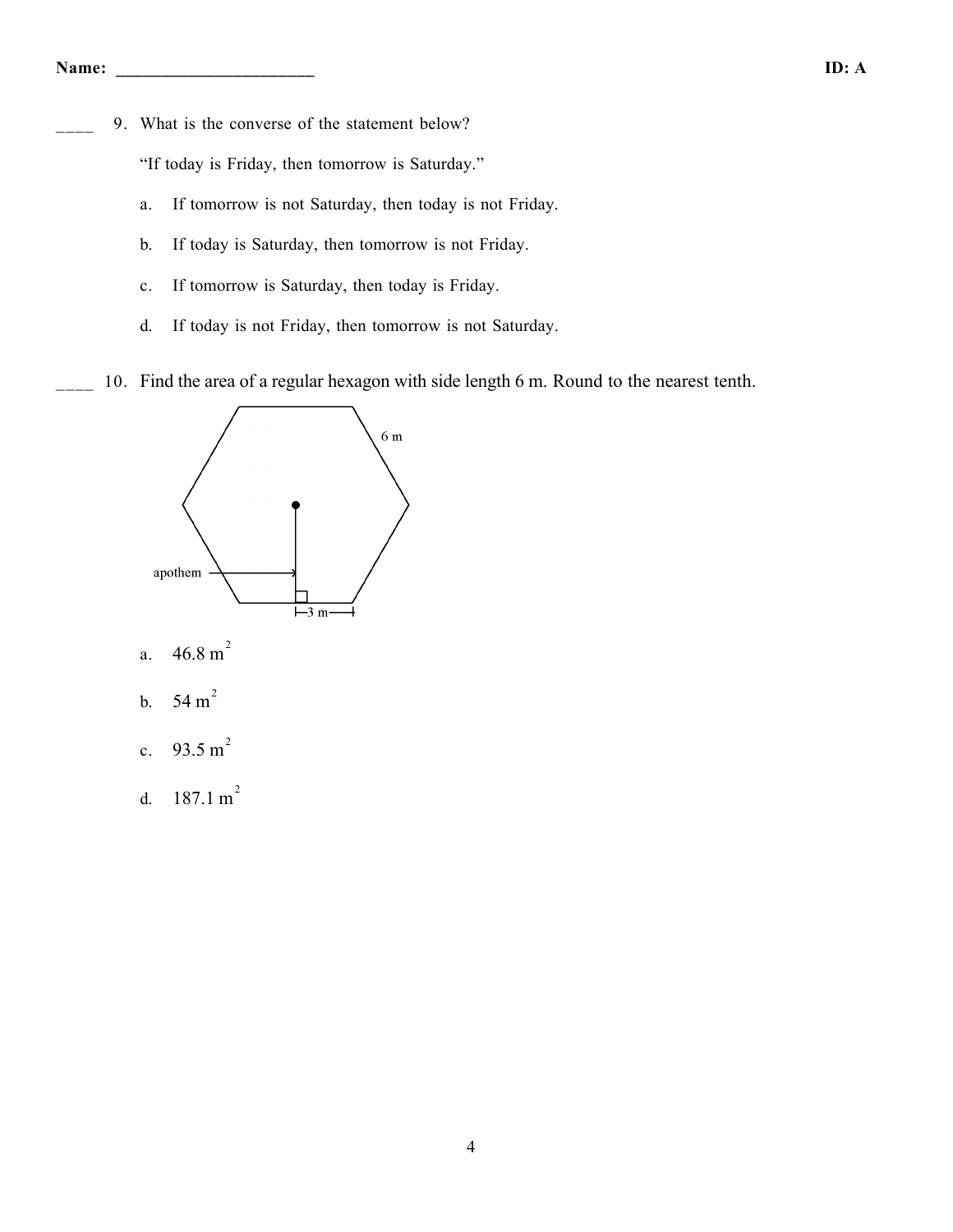11. In the figure below,  $p \parallel q$ .



Which of these statements is NOT true?

- a.  $m\angle 1 = m\angle 4$  c.  $m\angle 6 + m\angle 3 = 180^{\circ}$
- b.  $m∠6 = m∠2$  d.  $m∠2 + m∠5 = 180°$
- 12. The dimensions of a rectangle are multiplied by a factor of 2 to form a new rectangle. Which of the following best describes the relationship between the perimeter of the old rectangle and the perimeter of the new rectangle?
	- a. The perimeter of the new rectangle is half the original rectangle.
- c. The perimeter of the new rectangle is four times the original rectangle.
- b. The perimeter of the new rectangle is twice the original rectangle.
- d. The perimeter of the new rectangle is one-fourth the original rectangle.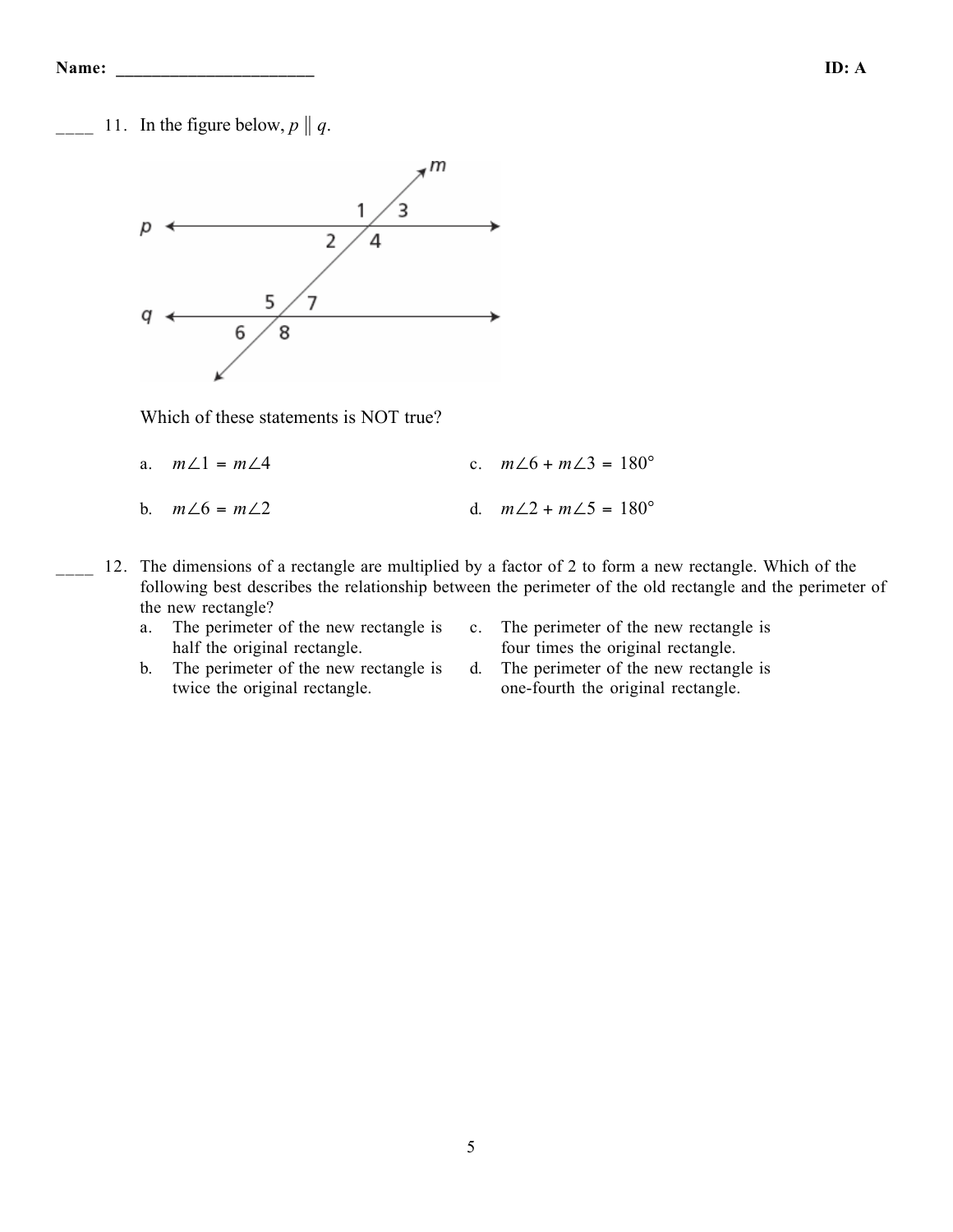#### **Name: \_\_\_\_\_\_\_\_\_\_\_\_\_\_\_\_\_\_\_\_\_\_ ID: A**

13. Nancy is covering a wall in her attic with wallpaper. The wall is trapezoid-shaped with top and bottom bases of 15 feet and 22 feet. The height of the wall is 8 feet. How much wallpaper will she need to cover the wall?



- a. 296 square feet
- b. 148 square feet
- c. 102 square feet
- d. 78 square feet
- 14. The picture below represents a 20-foot-tall flagpole that casts a 16-foot-long shadow.



The dashed line in the figure represents the point where the shadow ends to the top of the flag. What is the approximate angle of elevation formed by the ground and the dashed line?

- a. 37°
- b. 39°
- c. 51°
- d. 53°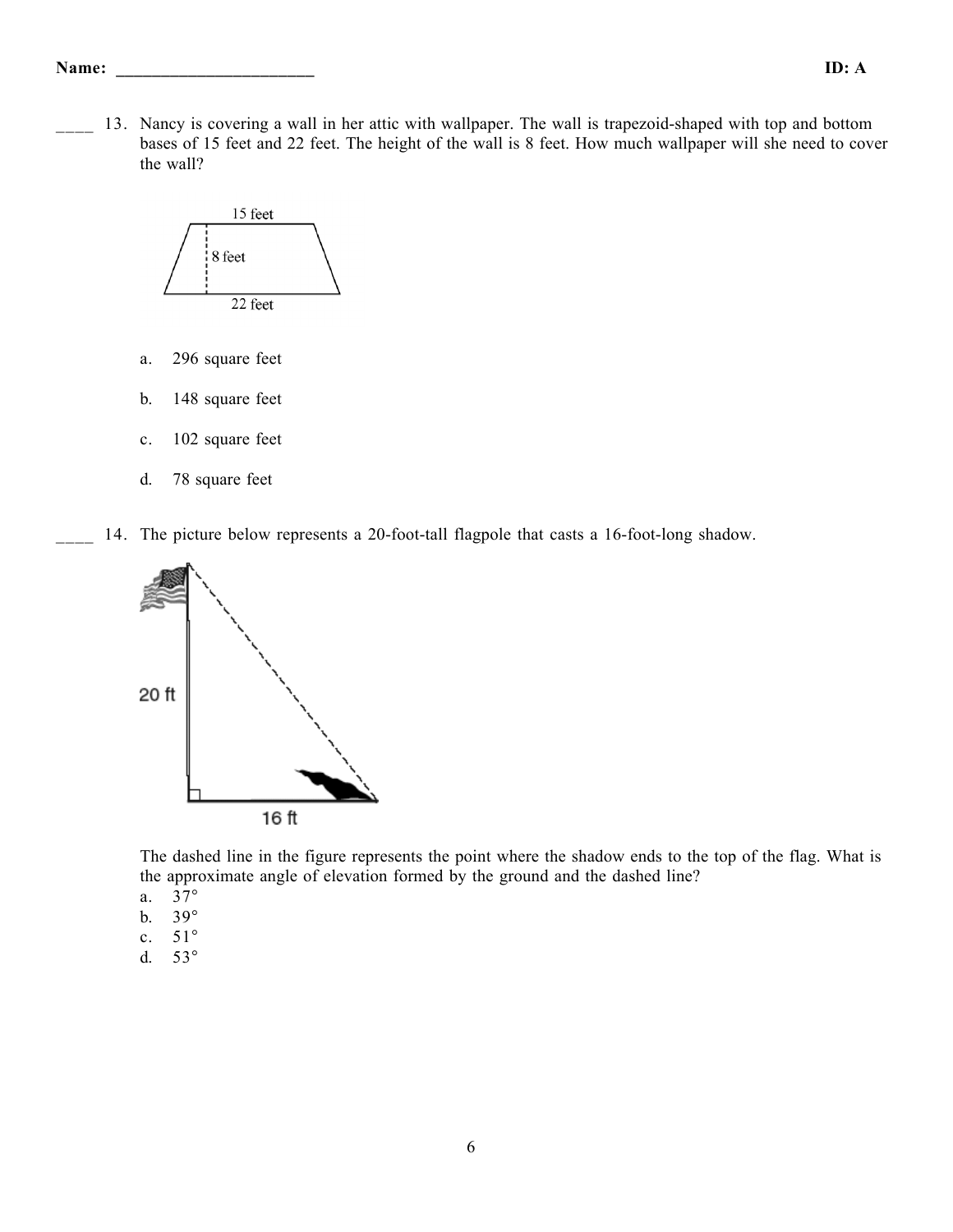15. Find the surface area to the nearest tenth.



16. Adrian constructed 3 parallel lines as part of an art project. He also drew a line passing through each of the parallel lines. Some of the angles formed by the intersection of line *t* and lines *l*, *m*, and *n* are numbered in the diagram below.



Which conjecture can Adrian make about the angles formed by line *t* and lines *l*, *m*, and *n*?

- a. Angles 2, 3, and 4 are congruent.
- b. Angles 1 and 3 are supplementary.
- c. Angles 2 and 4 are congruent.
- d. Angles 4 and 6 are supplementary.
- 17. Suppose you want to build a mirror with the frame shown. The outer edges of the frame form a regular polygon. What is the measure of ∠*y* ?



| a. 144° | b. $120^{\circ}$ | c. $60^{\circ}$ | d. $36^{\circ}$ |  |
|---------|------------------|-----------------|-----------------|--|
|         |                  |                 |                 |  |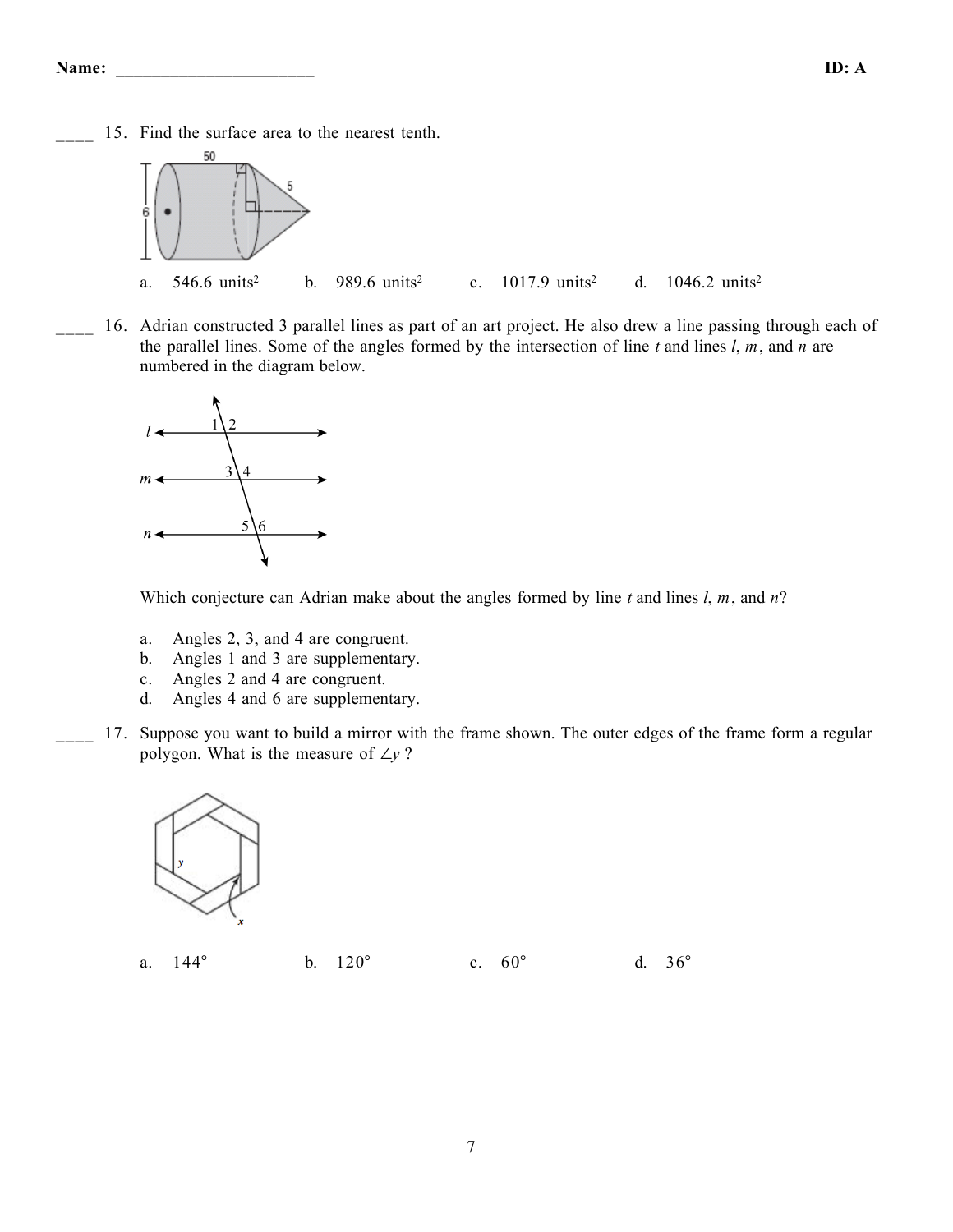18. Look at parallelogram *ABCD* below.



How could you prove that *ABCD* is a rhombus?

- a. Show that the diagonals are perpendicular.
- c. Show that both pairs of opposite angles are congruent.
- b. Show that the diagonals are congruent. d. Show that two pairs of opposite sides
	- are congruent.
- 19. Stephanie collects snow globes. The snow globes come in cube-shaped boxes as shown below.



How does the change in the length of the sides from the smaller cube to the larger cube affect the surface area?

- a. The surface area increases by a factor of 2.
- b. The surface area increases by a factor of 2.5.
- c. The surface area increases by a factor of 6.25.
- d. The surface area increases by a factor of 15.625.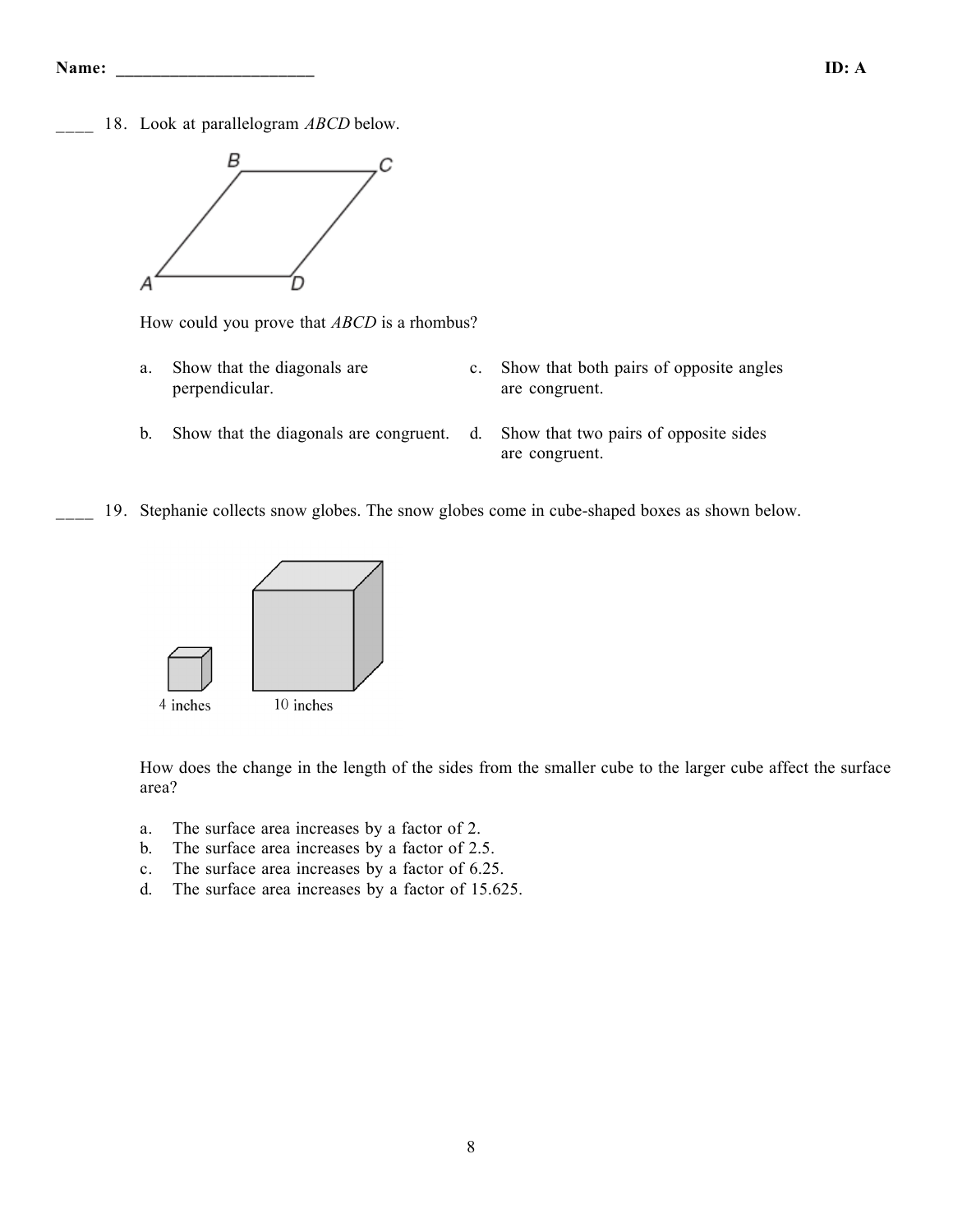20. In the figure below,  $\overline{NP}$  is the altitude drawn to the hypotenuse of  $\triangle MNO$ .



If  $MP = 16$  and  $PO = 4$ , what is the length of the altitude?

a. 6

- b.  $8$ <br>c. 9
- $c$ .
- d. 12
- 21. Four shaded circles, each of radius 8 centimeters, are packed in a square as shown. Which expression, in square centimeters, represents the area that is NOT shaded inside the square?



a.  $32(32) - \pi(8)^2$ c.  $16(16) - 4\pi(8)^2$ b.  $4\pi(8)^2 - 32(32)$  $a^2 - 32(32)$  d.  $32(32) - 4\pi(8)^2$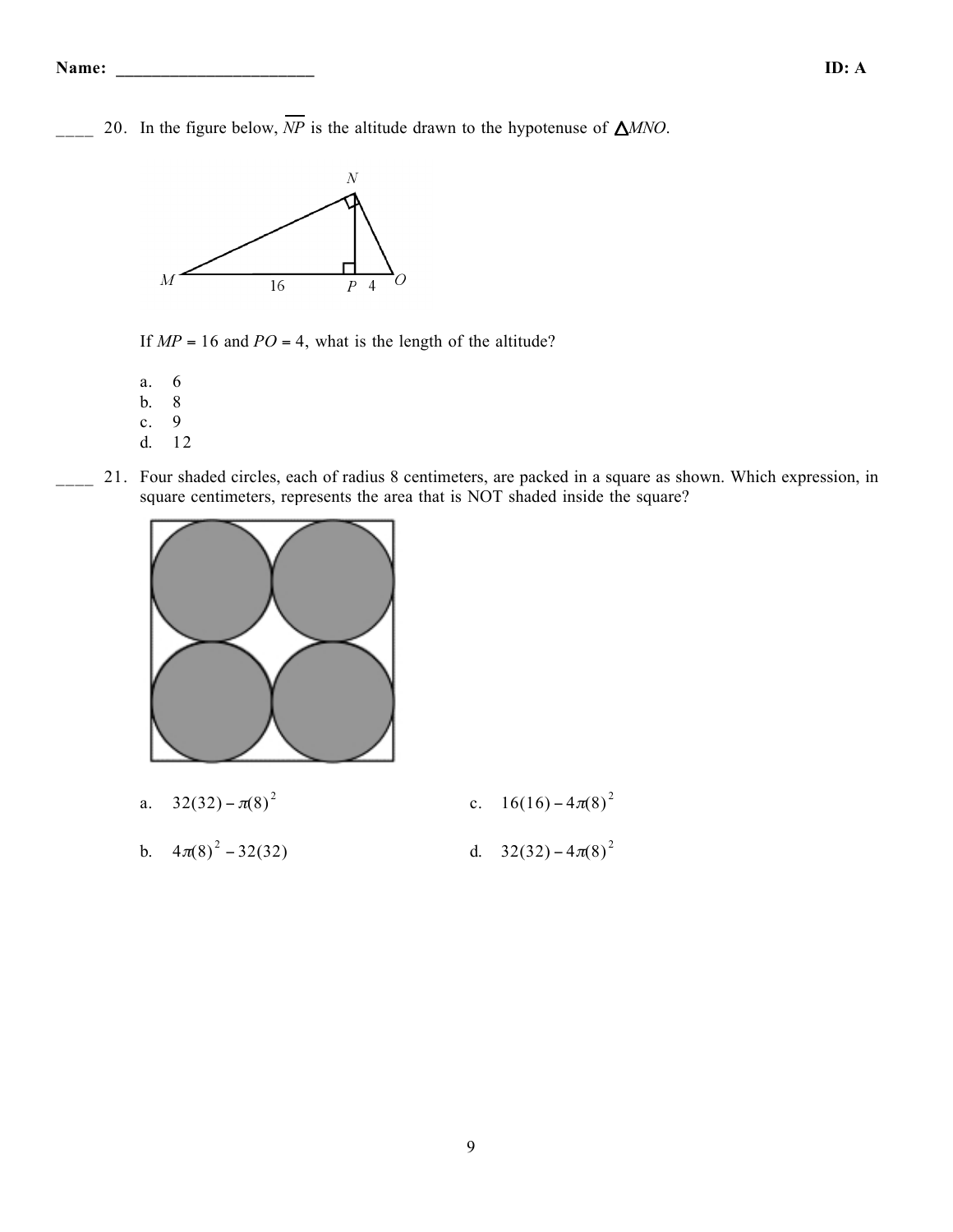

22. Given:  $\overline{BD}$  and  $\overline{AE}$  intersect at point *C*, point *C* is the midpoint of  $\overline{BD}$ , point *C* is the midpoint of  $\overline{AE}$ .

Which can be used to prove  $\triangle ABC \cong \triangle EDC$ ?

- a. ASA c. SAS b. SSS d. AAA
- \_\_\_\_ 23. What is the value of *x* for the similar polygons?



24. The coordinates of endpoint *D* in  $\overline{CD}$  are at *D*(5, 5). If the midpoint of the segment is at *M*(1, -1), what are the coordinates of point *C*?

a.  $(3, 2)$  b.  $(-3, -7)$  c.  $(-2, -6)$  d.  $(-3, -8)$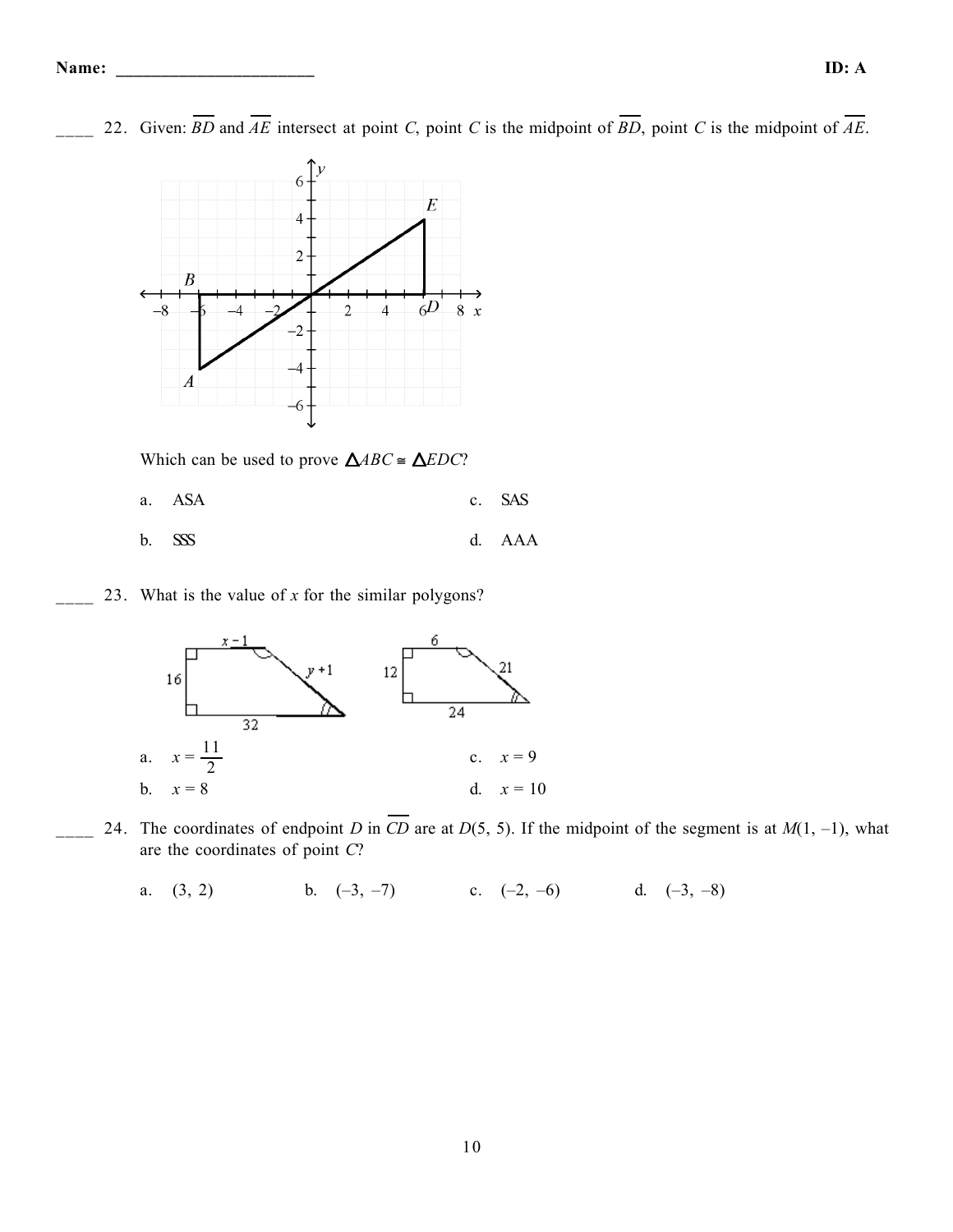25. The junior league baseball diamond at a playground is a square with sides that measure 65 feet. About how long would a straight line be from home plate to second base? Round your answer to the nearest tenth.



- a. 91.9 feet
- b. 130 feet
- c. 65 feet
- d. 8,450 feet

\_\_\_\_ 26. What is the measure of arc *AB*?

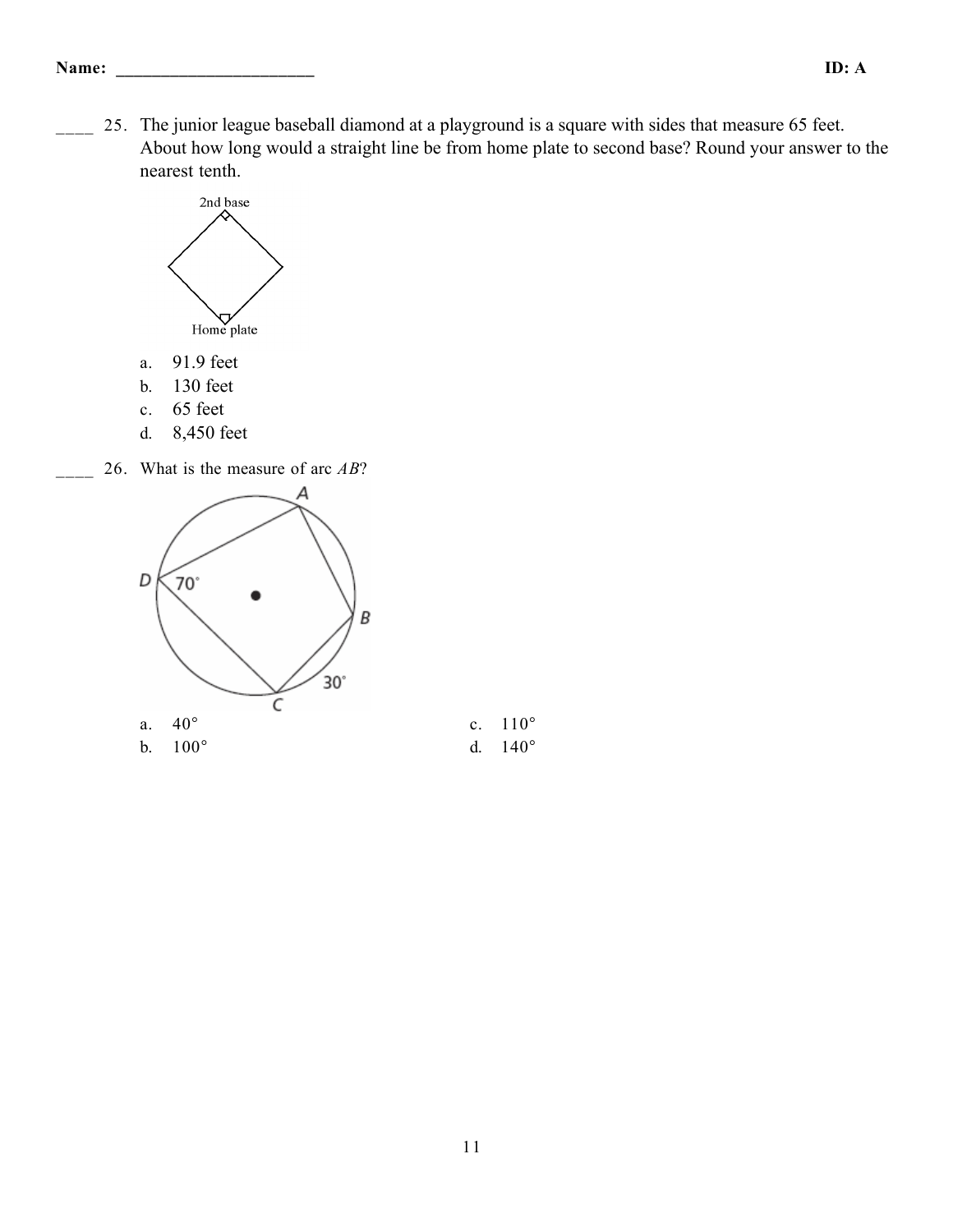27. Which statement is NOT true about the figure?



- a. It has 6 vertices.
- b. It has 8 edges.
- c. It has 5 faces.
- d. It is a triangular prism.

\_\_\_\_ 28. Three angles of quadrilateral *ABCD* have measures 68°, 97°, and 112°. What is the value of *x*?



\_\_\_\_ 29. A square-based prism has a cylindrical hole bored through the middle as shown in the diagram below.



What is the approximate remaining volume of the prism? Use 3.14 for  $\pi$ .

- 
- a. 226.08 cubic centimeters c. 925.92 cubic centimeters
- b. 247.68 cubic centimeters d. 1,052 cubic centimeters
-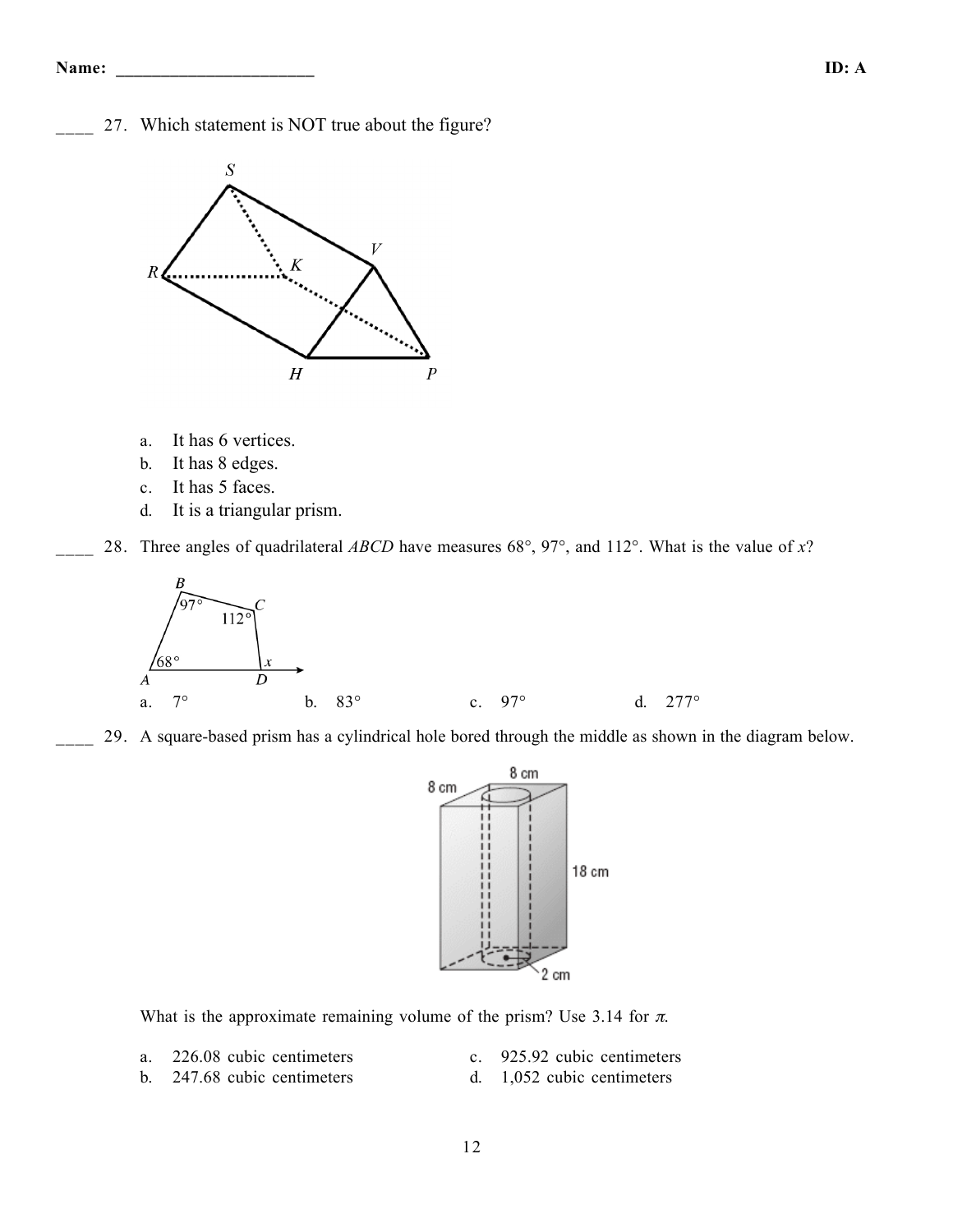\_\_\_\_ 30. Which equation defines the circle with center (5, −4) and radius 3?

| a. $(x-5)^2 + (y+4)^2 = 9$ | c. $(x+4)^2 + (y-5)^2 = 3$ |
|----------------------------|----------------------------|
| b. $(x+5)^2 + (y-4)^2 = 9$ | d. $(x+5)^2 + (y-4)^2 = 3$ |

\_\_\_\_ 31. Quadrilateral *CDEF* has vertices *C*(8, 2), *D*(7, –4), and *E*(1, –5). What are the coordinates of vertex *F* if *CDEF* is a parallelogram?

a. 
$$
(2, 2)
$$
 c.  $(2, 1)$ 

- b.  $(1, 1)$  d.  $(3, 3)$
- 32. In the diagram below,  $m\angle M = 44^\circ$  and  $MN = 12$  yards. What is the length of  $\overline{MP}$  to the nearest tenth?



| a. $8.6$ yards  | c. $17$ yards   |
|-----------------|-----------------|
| b. $16.7$ yards | d. $17.3$ yards |

33. What is sin *D* in the right triangle shown below? Express your answer as a fraction in lowest terms.



a. 8 15 b.  $\frac{8}{15}$ 17 c. 15 17 d.  $\frac{17}{9}$ 8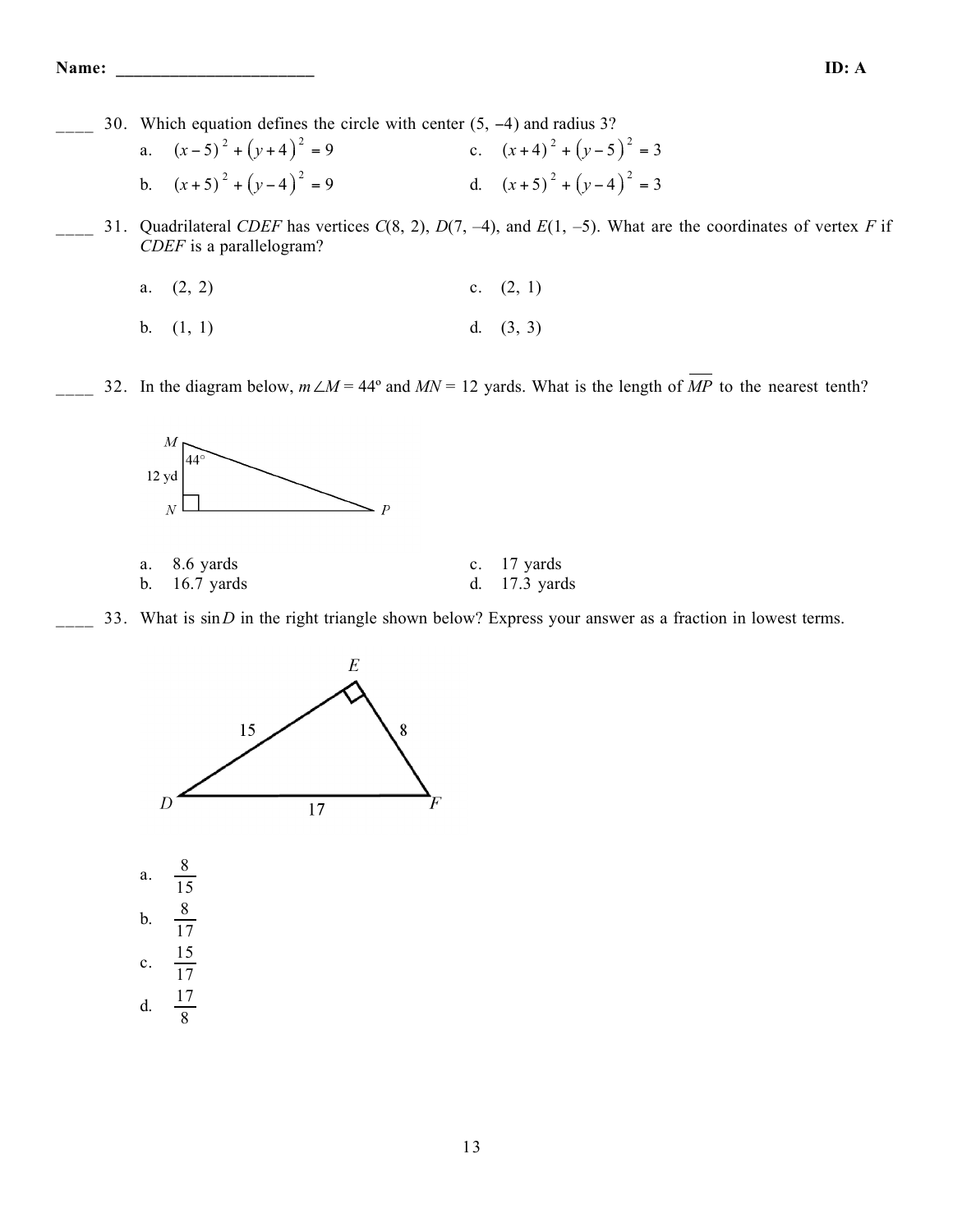34. Figure *ABCD* is shown below on the coordinate plane.



Which of the following transformations will produce an image with a vertex at  $(1, 1)$ ?

- a. Translate figure *ABCD* 2 units to the right and 2 units down.
- c. Reflect figure *ABCD* across the *y*-axis.
- b. Reflect figure *ABCD* across the *x*-axis. d. Translate figure *ABCD* 4 units to the
	- right and 2 units up.
- 35. Complete this statement: For parallelogram *WXYZ*,  $\overline{XO} \cong ?$ . What definition or theorem justifies your answer?



- a.  $\overline{WO}$ ; the diagonals of a parallelogram bisect each other.
- b.  $\overline{ZO}$ ; the diagonals of a parallelogram bisect each other.
- c. *YO*; the diagonals of a parallelogram bisect each other.
- d.  $\overline{WZ}$ ; the diagonals of a parallelogram bisect each other.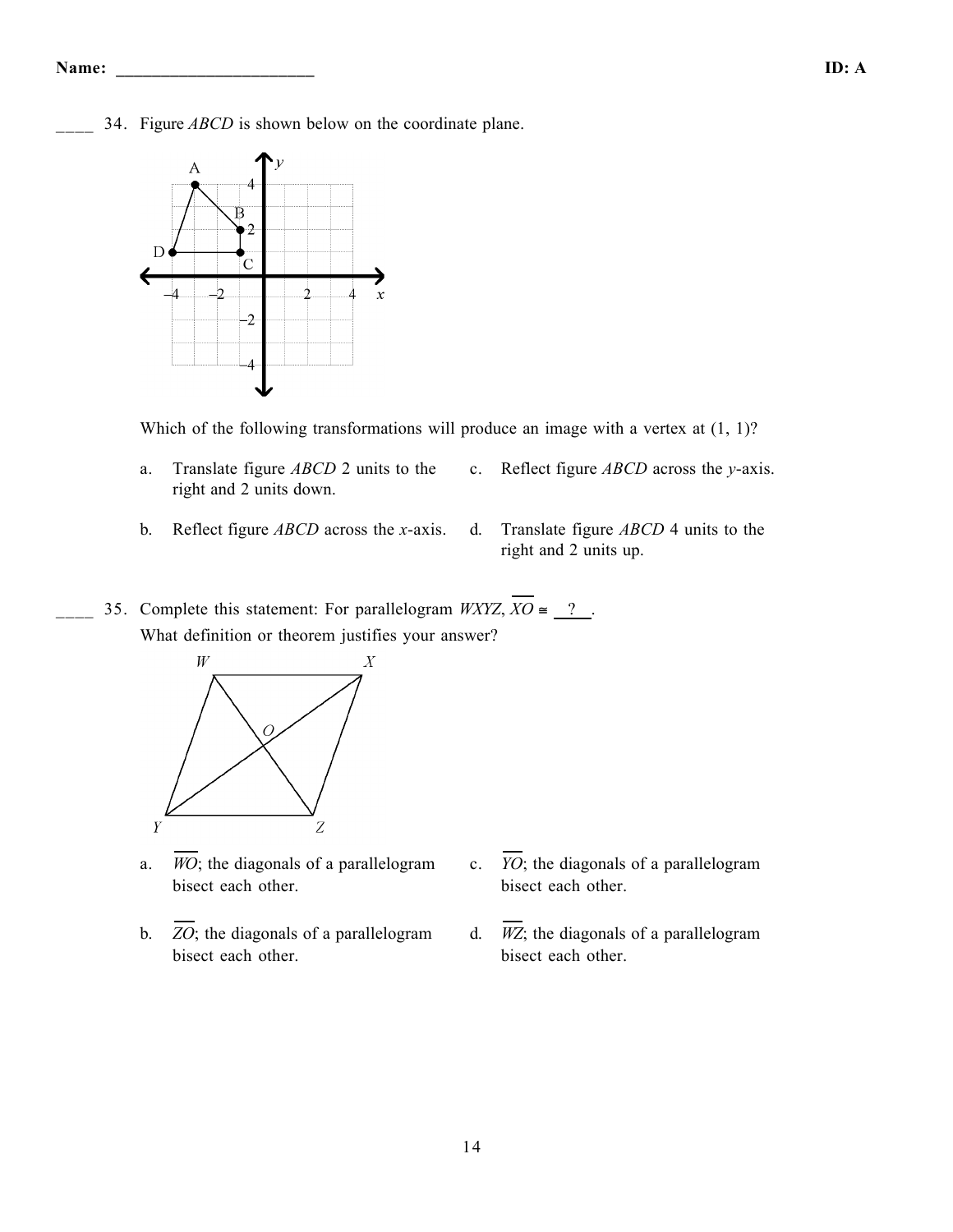36. For what value of *x* is  $a \parallel b$ ?



\_\_\_\_ 37. The figure shown is a kite. What is the *y*-coordinate of point *D*?

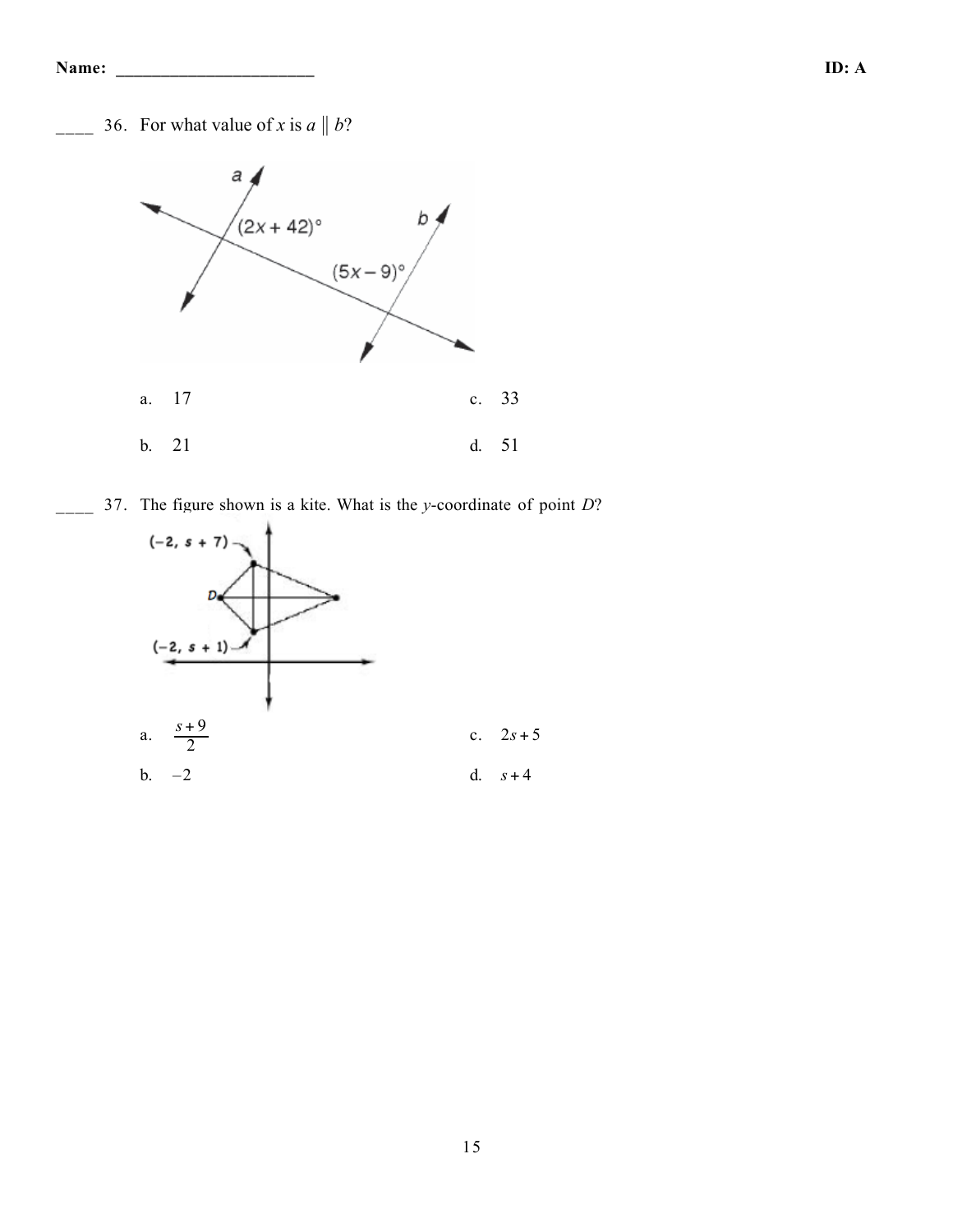\_\_\_\_ 38. The base of a 12-foot ladder is 5 feet from a building. To the nearest degree, what angle does the ladder make with the ground?



- 
- b. 25° c. 65°
- d. 82°
- 
- \_\_\_\_ 39. A landowner wants to find the distance *d* across a pond. The two overlapping right triangles shown are similar. Using the measurements shown, what is *d*?



40. Corey is 66 inches tall. At noon, Corey casts a shadow 108 inches long. At the same time, a tree casts a shadow 216 inches long. The right triangle formed by Corey and his shadow is similar to the right triangle formed by the tree and its shadow. How tall is the tree?

a. 132 inches c. 153 inches b. 145 inches d. 160 inches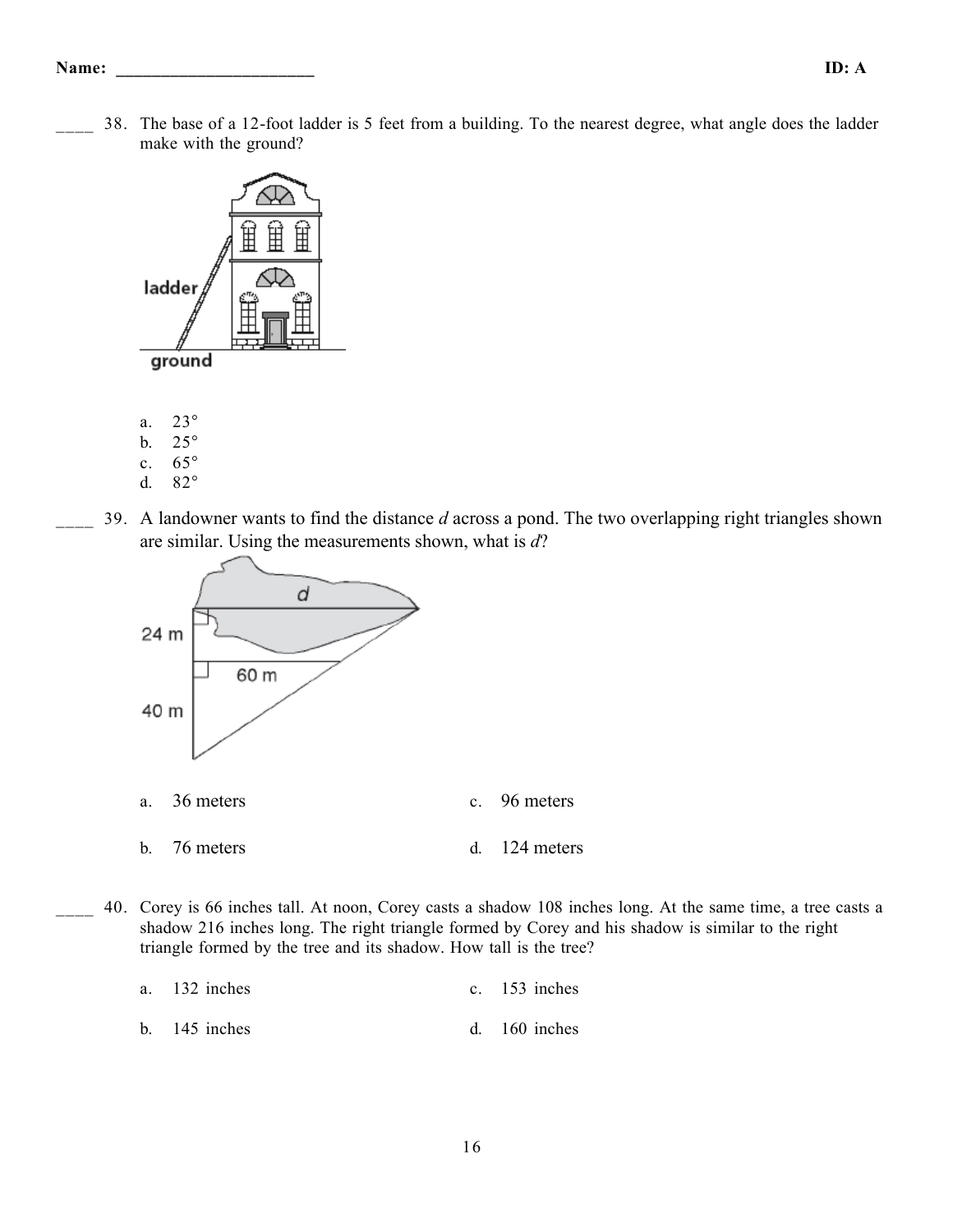

$$
b. \quad (x, y) \rightarrow (x + 6, y - 2)
$$

- 
- d.  $(x, y)$  →  $(x + 2, y 6)$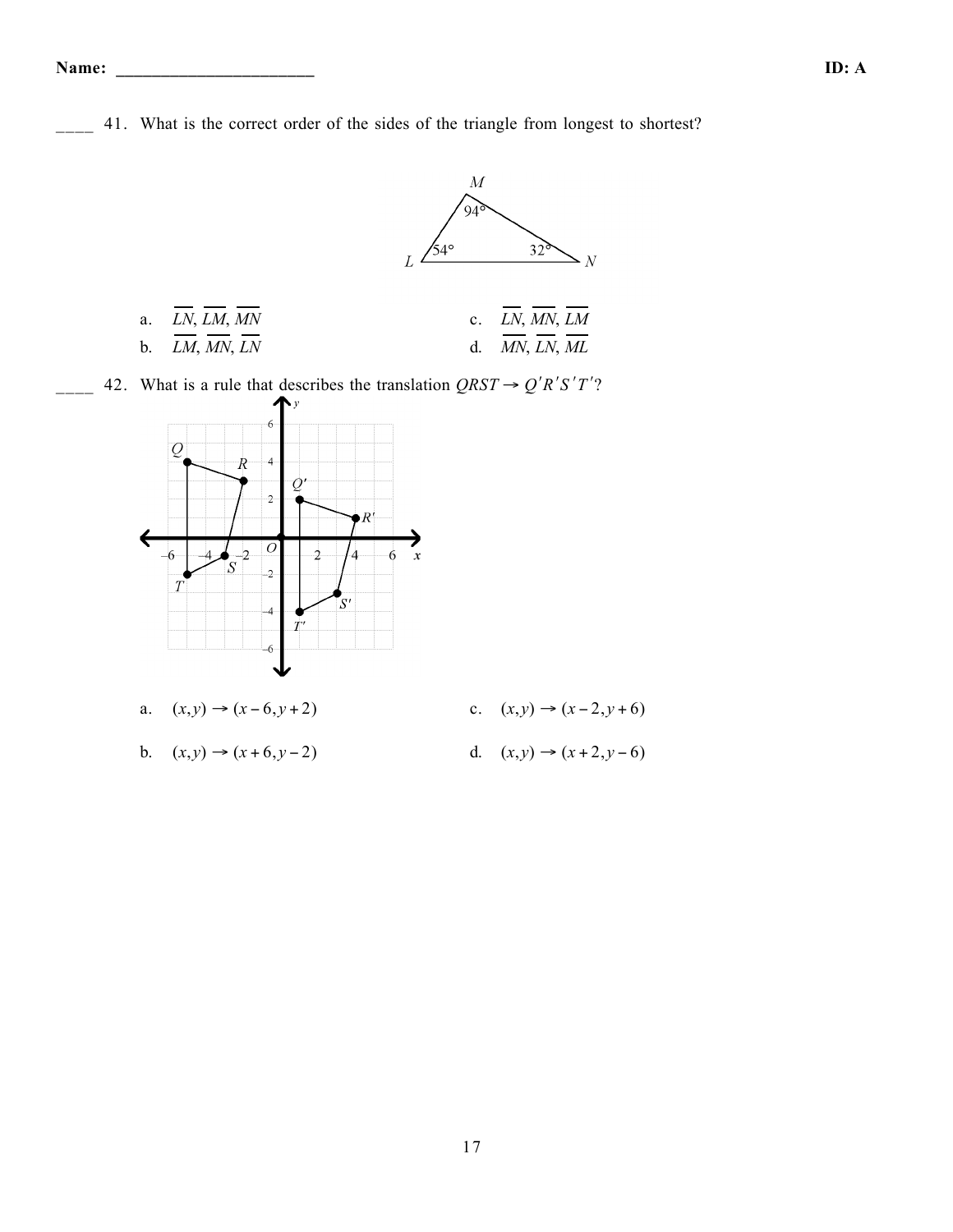\_\_\_\_ 43. If parallelogram *WXYZ* shown below is rotated 180° about the origin to create image *W*'*X*'*Y*'*Z*', which of the following is **NOT** true?



44. How do you write the contrapositive of the conditional statement below?

"If  $m\angle 1 = 60^\circ$ , then  $\angle 1$  is acute."

- a. If  $m\angle 1 = 60^\circ$ , then  $\angle 1$  is not acute.
- b. If ∠1 is not acute, then  $m\angle 1 \neq 60^\circ$ .
- c. If ∠1 is acute, then  $m\angle 1 = 60^\circ$ .
- d. If  $m\angle 1 \neq 60^{\circ}$ , then  $\angle 1$  is not acute.
- 45. How many two inch cubes will fit inside the four inch cubic box?

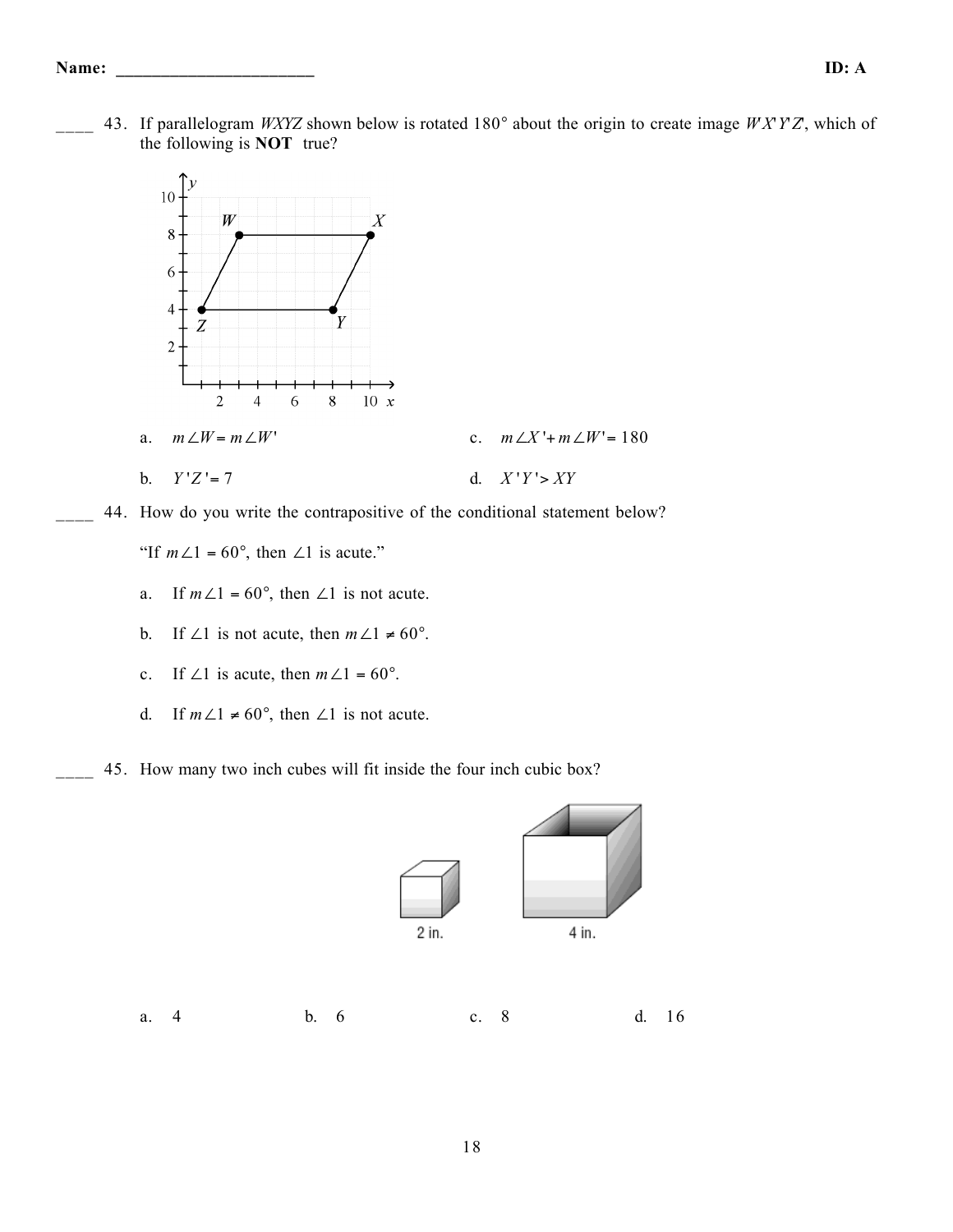**Name: \_\_\_\_\_\_\_\_\_\_\_\_\_\_\_\_\_\_\_\_\_\_ ID: A**

\_\_\_\_ 46. Francesco built a box to store his baseball cards. The box is shown below.



Francesco needed more storage and built a similar box that was one-half of each the length, the width, and the height of the first box. By what factor does the change in dimension between the two boxes affect the volume?

- a. The volume of the smaller box is  $\frac{1}{1}$ 16 of the volume of the larger box.
- b. The volume of the smaller box is  $\frac{1}{2}$ 8 of the volume of the larger box.
- c. The volume of the smaller box is  $\frac{1}{4}$ 4 of the volume of the larger box.
- d. The volume of the smaller box is  $\frac{1}{2}$ 2 of the volume of the larger box.
- $47.$  If  $\triangle MNO \cong \triangle PQR$ , which of the following can you NOT conclude as being true?
	- a.  $\overline{MN} \cong \overline{PR}$  c.  $\overline{NO} \cong \overline{OR}$
	- b. ∠*M* ≅ ∠*P* d. ∠*N* ≅ ∠*Q*
- \_\_\_\_ 48. The sum of the measures of the interior angles of a convex polygon is 1260°. Classify the polygon by its number of sides.
	- a. hexagon b. septagon c. nonagon d. 14-gon
- 49. What is the inverse of the statement below?
	- "If you live in Tallahassee, then you live in Florida."
	- a. If you do not live in Florida, then you do not live in Tallahassee.
	- b. If you do not live in Florida, then you live in Tallahassee.
	- c. If you do not live in Tallahassee, then you do not live in Florida.
	- d. If you live in Florida, then you live in Tallahassee.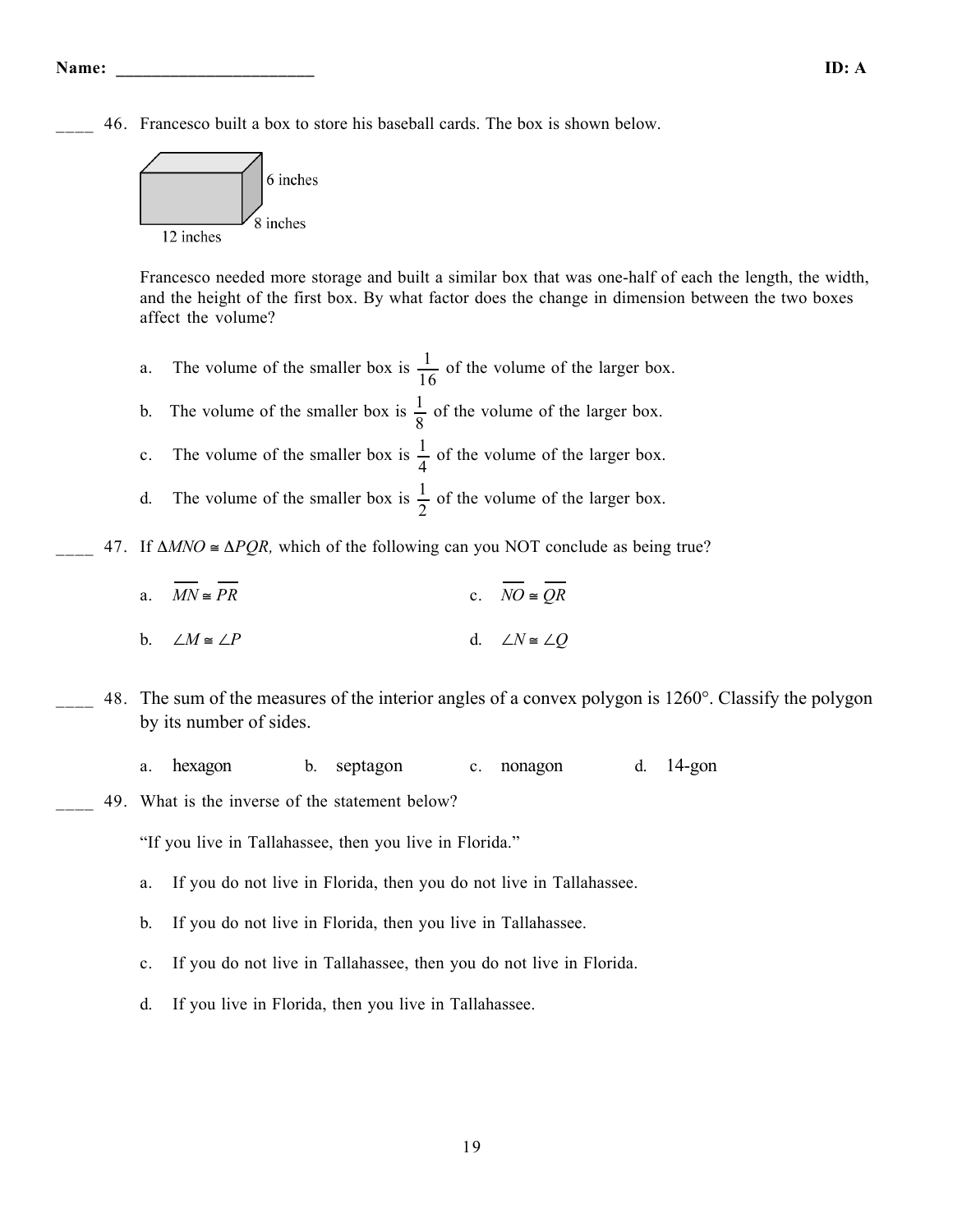50. In this drawing, line *p* is parallel to line *j* and line *t* is perpendicular to  $\overrightarrow{AB}$ .



What is the measure of ∠*BAC*?

- a. 128° b. 118° c. 38° d. 28°
- \_\_\_\_ 51. What word **best** completes the following sentence?

A conditional statement can have a \_\_\_\_ of *true* or *false.*

- a. hypothesis c. counterexample
- b. truth value d. conclusion
- 52. Each unit on the map represents 5 miles. What is the best estimate of the distance from Oceanfront to Seaside?



- a. about 8 miles c. about 39 miles
- b. about 10 miles d. about 50 miles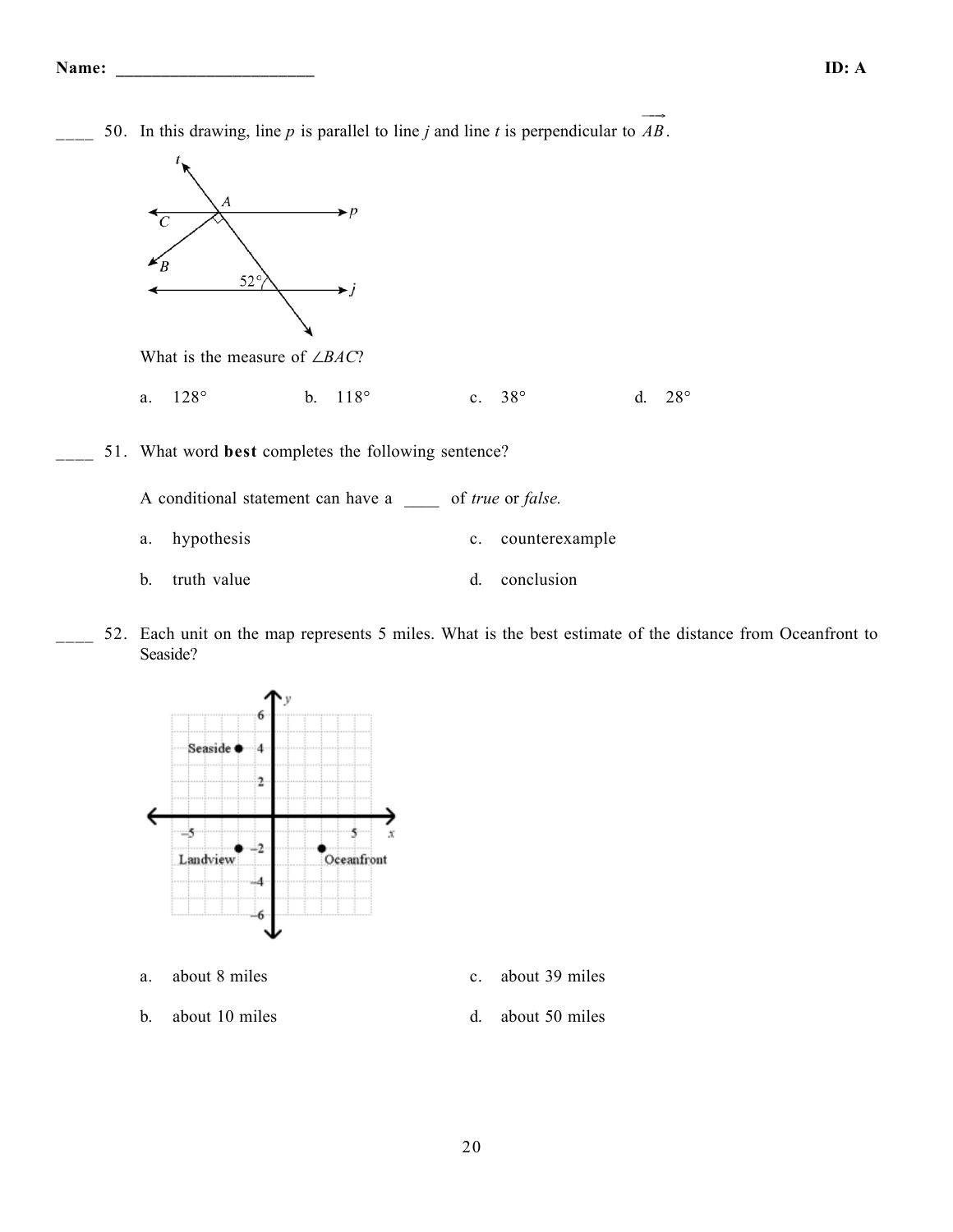53. What is the volume of the figure below?



| a. 215 cubic inches | c. 190 cubic inches |
|---------------------|---------------------|
| b. 200 cubic inches | d. 175 cubic inches |

54. Which coordinates are the vertices of a figure that is similar to the figure pictured below?



a. (–2*a*, 0), (0, 2*c*), (2*b*, 0), (0, –2*c*) c. (–*a* + 1, 0), (1, *c*), (*b*, 1), (0, –*c* + 1)

b. 
$$
(\frac{1}{2}a,0),(0,\frac{1}{2}c),(2b,0),(0,2c)
$$

- 
- <sup>2</sup> *<sup>c</sup>*),(2*b*,0),(0,2*c*) d. (2*a*, 0), (0, 4*c*), (–2*b*, 0), (0, 2*c*)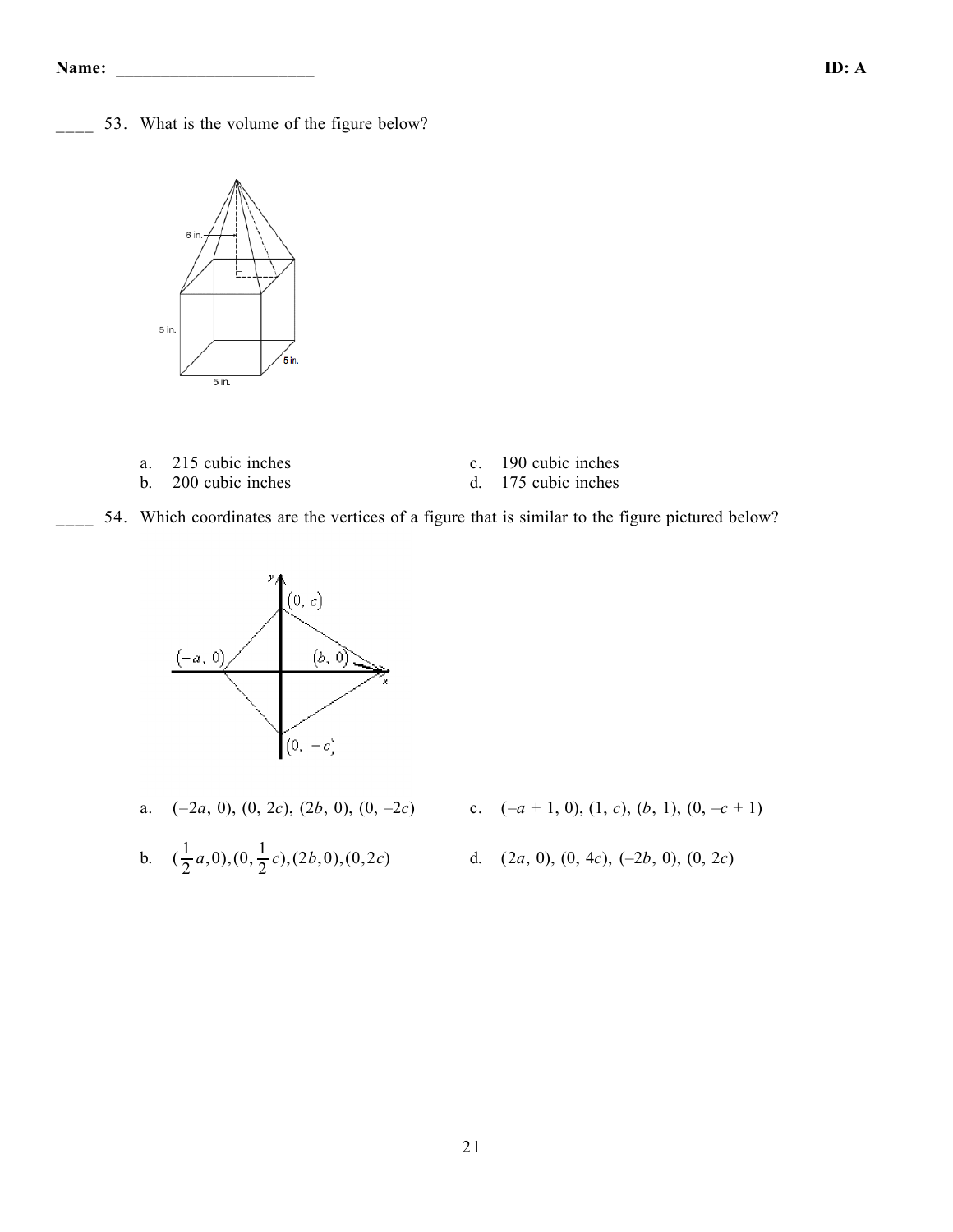\_\_\_\_ 55. The net below represents a regular polyhedron. How many vertices does the figure have?

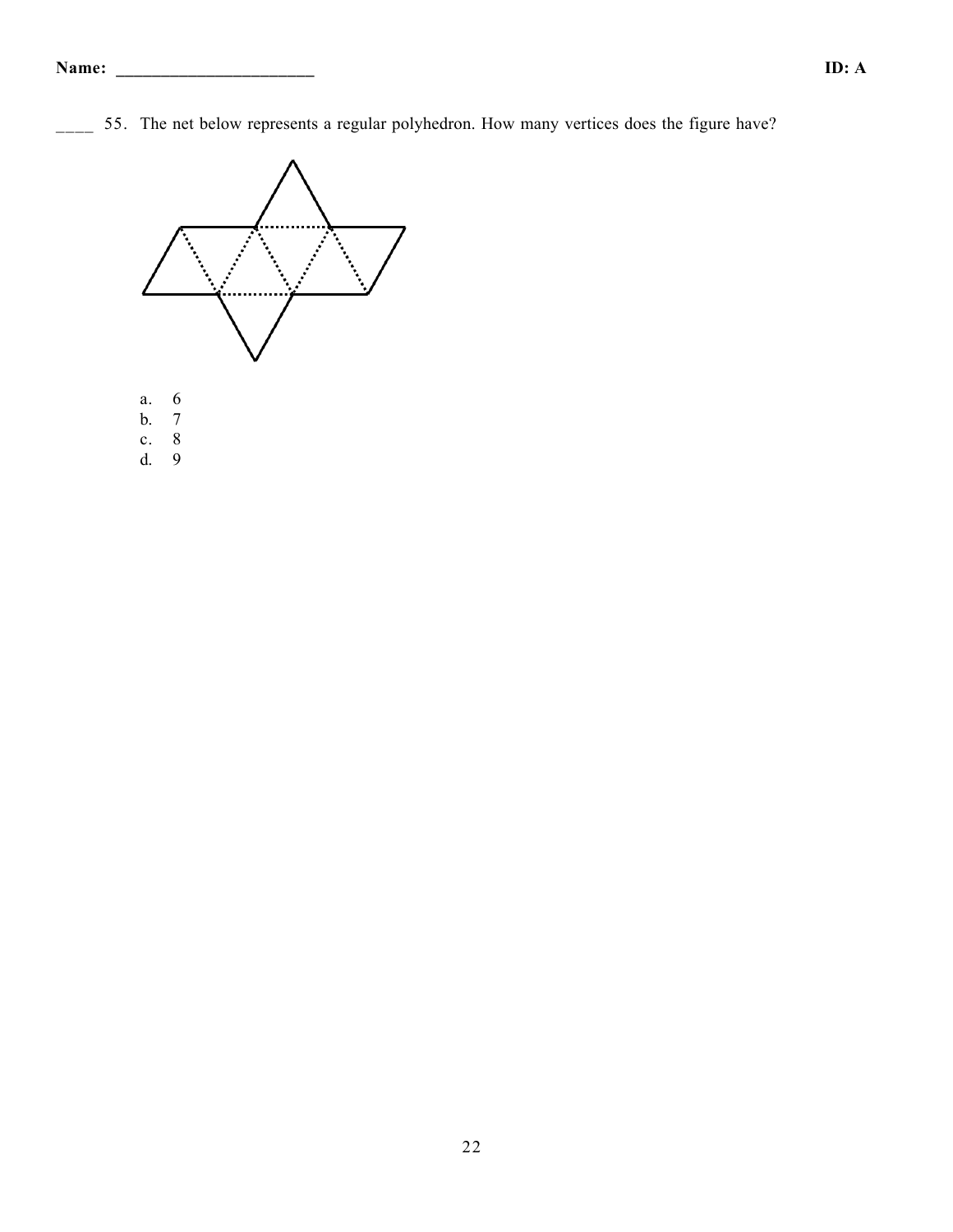## **Geometry EOC Practice Test #3 Answer Section**

### **MULTIPLE CHOICE**

1. ANS: A PTS: 1 STA: MA.912.G.7.1 2. ANS: B PTS: 1 DIF: Moderate REF: Geom: 2-1, 2-2, 3-1, 3-2 STA: MA.912.G.8.4 3. ANS: D PTS: 1 STA: MA.912.G.6.6 4. ANS: D PTS: 1 DIF: Low REF: Geom: 1-7, 1-7 Extend STA: MA.912.G.7.1 5. ANS: A PTS: 1 STA: MA.912.G.4.7 6. ANS: D PTS: 1 STA: MA.912.G.1.1 7. ANS: B PTS: 1 STA: MA.912.G.3.4 8. ANS: A PTS: 1 STA: MA.912.G.6.4 9. ANS: C PTS: 1 DIF: Low REF: Geom: 2-3 STA: MA.912.D.6.2 10. ANS: C PTS: 1 STA: MA.912.G.2.5 11. ANS: C PTS: 1 STA: MA.912.G.1.3 12. ANS: B PTS: 1 STA: MA.912.G.2.7 13. ANS: B PTS: 1 DIF: Low REF: Geom: 11-2 STA: MA.912.G.2.5 14. ANS: C PTS: 1 STA: MA.912.T.2.1 15. ANS: C PTS: 1 STA: MA.912.G.7.5 16. ANS: C PTS: 1 DIF: Moderate REF: Geom: 2-1, 2-2, 3-1, 3-2 STA: MA.912.G.8.4 17. ANS: B PTS: 1 STA: MA.912.G.2.2 18. ANS: A PTS: 1 STA: MA.912.G.3.4 19. ANS: C PTS: 1 DIF: Low REF: Geom: 12-4 STA: MA.912.G.7.7 20. ANS: B PTS: 1 DIF: Moderate REF: Geom: 5-2 STA: MA.912.G.5.2 21. ANS: D PTS: 1 STA: MA.912.G.2.5 22. ANS: C PTS: 1 DIF: Moderate REF: Geom: 4-3, 4-4, 4-5 STA: MA.912.G.4.6 | MA.912.G.8.5 23. ANS: C PTS: 1 STA: MA.912.G.2.3 24. ANS: B PTS: 1 DIF: Moderate REF: Geom: 1-3 STA: MA.912.G.1.1 25. ANS: A PTS: 1 STA: MA.912.G.5.4 26. ANS: C PTS: 1 STA: MA.912.G.6.4 27. ANS: B PTS: 1 STA: MA.912.G.7.2 28. ANS: C PTS: 1 DIF: Moderate REF: Geom: 6-1 STA: MA.912.G.2.2 29. ANS: C PTS: 1 STA: MA.912.G.7.5 30. ANS: A PTS: 1 STA: MA.912.G.6.6